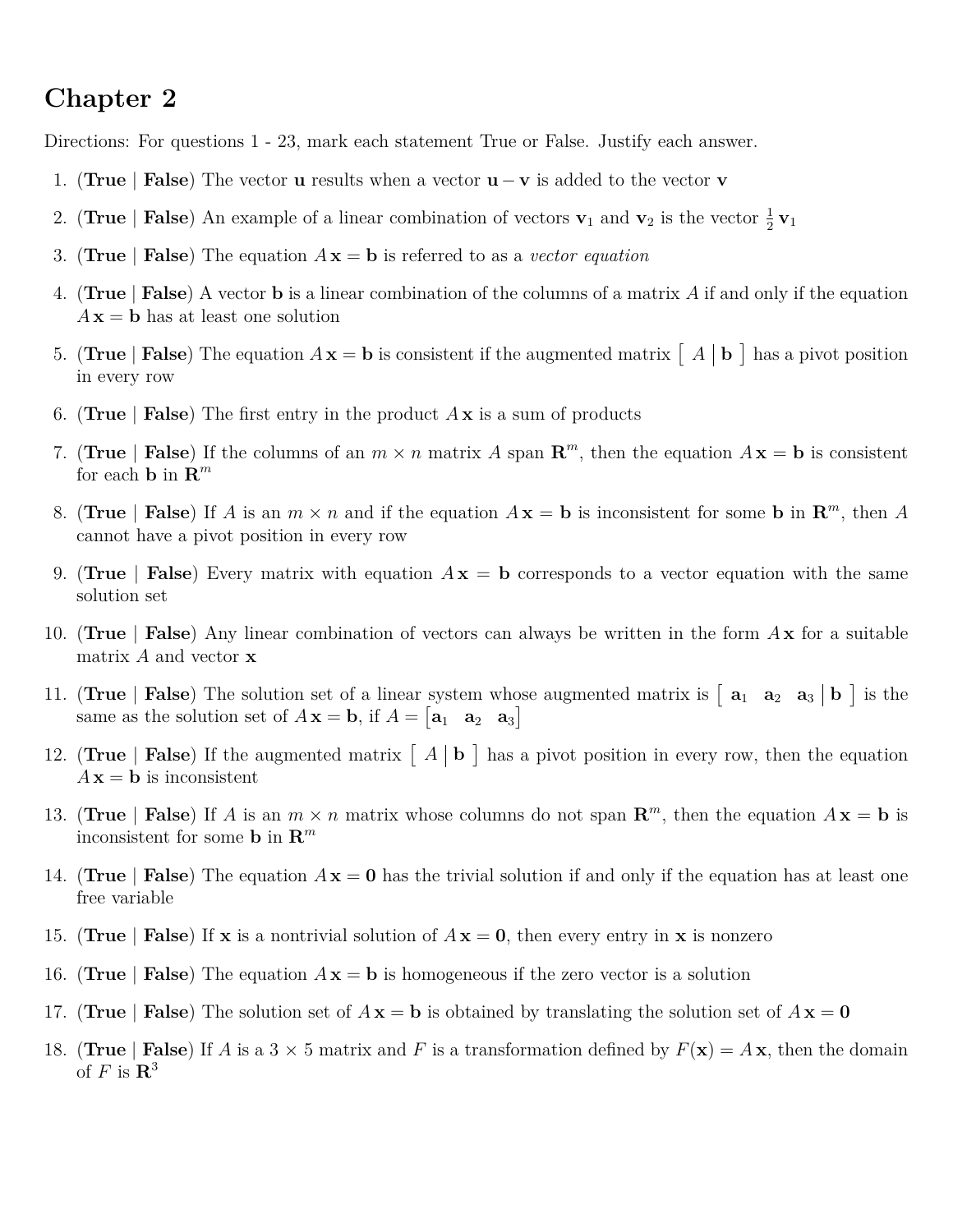- 19. (**True** | **False**) If *A* is an  $m \times n$  matrix, then the range of the transformation  $\mathbf{x} \mapsto A\mathbf{x}$  is  $\mathbf{R}^m$
- 20. (**True** | **False**) The codomain of the transformation  $\mathbf{x} \mapsto A\mathbf{x}$  is the set of all linear combinations of the columns of *A*
- 21. (**True** | **False**) A linear transformation preserves the operations of vector addition and scalar multiplication
- 22. (**True** | **False**) If *A* is a 3  $\times$  2 matrix, then the transformation  $\mathbf{x} \mapsto A\mathbf{x}$  cannot be one-to-one
- 23. (True | **False**) If *A* is a 3  $\times$  2 matrix, then the transformation  $\mathbf{x} \mapsto A\mathbf{x}$  cannot map  $\mathbb{R}^2$  onto  $\mathbb{R}^3$

Directions: For questions 24 - 32, mark each statement True or False. Justify each answer. If true, cite appropriate facts or theorems. If false, explain why or give a counterexample that shows why the statement is not true in every case.

- 24. (True | False) If an augmented matrix  $\begin{bmatrix} A & b \end{bmatrix}$  is transformed into  $\begin{bmatrix} A & b \end{bmatrix}$  by elementary row operations, then the equations  $A\mathbf{x} = \mathbf{b}$  and  $C\mathbf{x} = \mathbf{d}$  have exactly the same solution sets.
- 25. (True | **False**) If a system  $A\mathbf{x} = \mathbf{b}$  has more than one solution, then so does the system  $A\mathbf{x} = \mathbf{0}$ .
- 26. (True | False) If an augmented matrix  $\begin{bmatrix} A & b \end{bmatrix}$  can be transformed by elementary row operations into reduced row echelon form, then the equation  $A\mathbf{x} = \mathbf{b}$  is consistent.
- 27. (True | **False**) The equation  $A\mathbf{x} = \mathbf{0}$  has the trivial solution if and only if there are no free variables.
- 28. (True | **False**) If *A* is an  $m \times n$  matrix and the equation  $A$ **x** = **b** is consistent for every **b** in  $\mathbb{R}^m$ , then *A* has *m* pivot columns.
- 29. (True | **False**) If an  $m \times n$  matrix A has a pivot position in every row, then the equation  $A\mathbf{x} = \mathbf{b}$  has a unique solution for each **b** in  $\mathbb{R}^m$ .
- 30. (True | **False**) If *A* s an  $m \times n$  matrix, then the equation  $A\mathbf{x} = \mathbf{b}$  has at least two different solutions, and if the equation  $A\mathbf{x} = \mathbf{c}$  is consistent, then the equation  $A\mathbf{x} = \mathbf{c}$  has many solutions.
- 31. (True | **False**) If *A* is a 6  $\times$  5 matrix, the linear transformation  $\mathbf{x} \mapsto A\mathbf{x}$  cannot map  $\mathbf{R}^5$  onto  $\mathbf{R}^6$ .
- 32. (True | False) If *A* is an  $m \times n$  matrix with *m* pivot columns, then the linear transformation  $\mathbf{x} \mapsto A\mathbf{x}$ is a one-to-one mapping.

Directions: Questions 33 - 42 concern arbitrary matrices *A*, *B*, and *C* for which for which the indicated sums and products are defined. Mark each statement True or False.

- 33. (True | **False**) If *A* and *B* are 2  $\times$  2 with columns  $\mathbf{a}_1, \mathbf{a}_2$ , and  $\mathbf{b}_1, \mathbf{b}_2$  respectively, then  $AB = [\mathbf{a}_1 \mathbf{b}_1 \quad \mathbf{a}_2 \mathbf{b}_2]$
- 34. (**True** | **False**) Each column of *AB* is a linear combination of the columns of *B* using weights from the corresponding column of *A*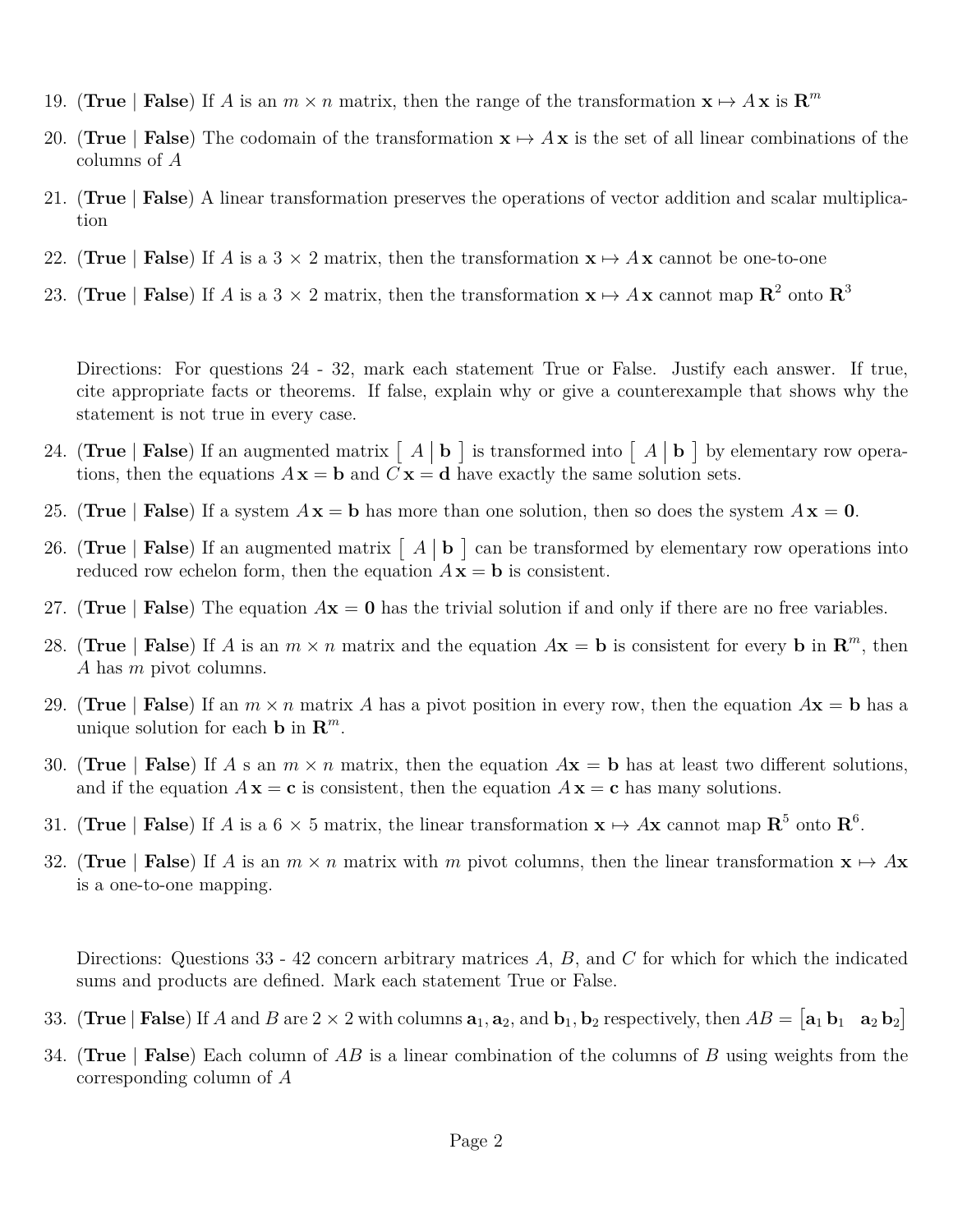- 35. (**True** | **False**)  $AB + BC = A(B+C)$
- 36. (**True** | **False**)  $A^T + B^T = (A + B)^T$
- 37. (**True** | **False**) The transpose of a product of matrices equals the product of their transposes in the same order
- 38. (**True** | **False**) If *A* and *B* are 3  $\times$  3 and *B* =  $\begin{bmatrix} \mathbf{b}_1 & \mathbf{b}_2 & \mathbf{b}_3 \end{bmatrix}$ , then  $AB = \begin{bmatrix} A\,\mathbf{b}_1 + A\,\mathbf{b}_2 + A\,\mathbf{b}_3 \end{bmatrix}$
- 39. (**True** | **False**) The second row of AB is the second row of A multiplied on the right by B
- 40. (**True** | **False**)  $(AB)C = (AC)B$
- 41. (**True** | **False**)  $(AB)^T = A^T B^T$
- 42. (**True** | **False**) The transpose of a sum of matrices equals the sum of their transposes

Directions: For questions 43 - 56, mark each statement True or False. Justify each answer.

- 43. (True | **False**) In order for a matrix B to be the inverse of A, both equations  $AB = I$  and  $BA = I$  must be true.
- 44. (**True** | **False**) If *A* and *B* are  $n \times n$  and invertible, then  $A^{-1}B^{-1}$  is the inverse of *AB*
- 45. (**True** | **False**) If *A* =  $\begin{bmatrix} a & b \\ c & d \end{bmatrix}$  and  $ab - cd \neq 0$ , then *A* is invertible
- 46. (True | **False**) If *A* is an invertible  $n \times n$  matrix, then the equation  $A\mathbf{x} = \mathbf{b}$  is consistent for *each* in  $\mathbf{R}^n$
- 47. (**True** | **False**) Each elementary matrix is invertible.
- 48. (**True** | **False**) A product of invertible *n* × *n* matrices is invertible, and the inverse of the product is the product of their inverses in the same order
- 49. (**True** | **False**) If *A* is invertible, then the inverse of *A*<sup>−</sup><sup>1</sup> is *A* itself
- 50. (**True** | **False**) If *A* =  $\begin{bmatrix} a & b \\ c & d \end{bmatrix}$  and  $ad = bc$ , then *A* is not invertible
- 51. (**True** | **False**) If *A* can be row reduced to the identity matrix, then *A* must be invertible
- 52. (True | **False**) If *A* is invertible, then elementary row operations that reduce *A* to the identity  $I_n$  also reduce  $A^{-1}$  to  $I_n$
- 53. (True | False) If  $A = \begin{bmatrix} A_1 & A_2 \end{bmatrix}$  and  $B = \begin{bmatrix} B_1 & B_2 \end{bmatrix}$ , with  $A_1$  and  $A_2$  the same sizes as  $B_1$  and  $B_2$ , respectively, then  $A + B = \begin{bmatrix} A_1 + B_1 & A_2 + B_2 \end{bmatrix}$
- 54. (**True** | **False**) If *A* =  $\begin{bmatrix} A_{11} & A_{12} \\ A_{21} & A_{22} \end{bmatrix}$ and  $B =$  $\big\lceil B_1$ *B*<sup>2</sup> 1 , then *AB* exists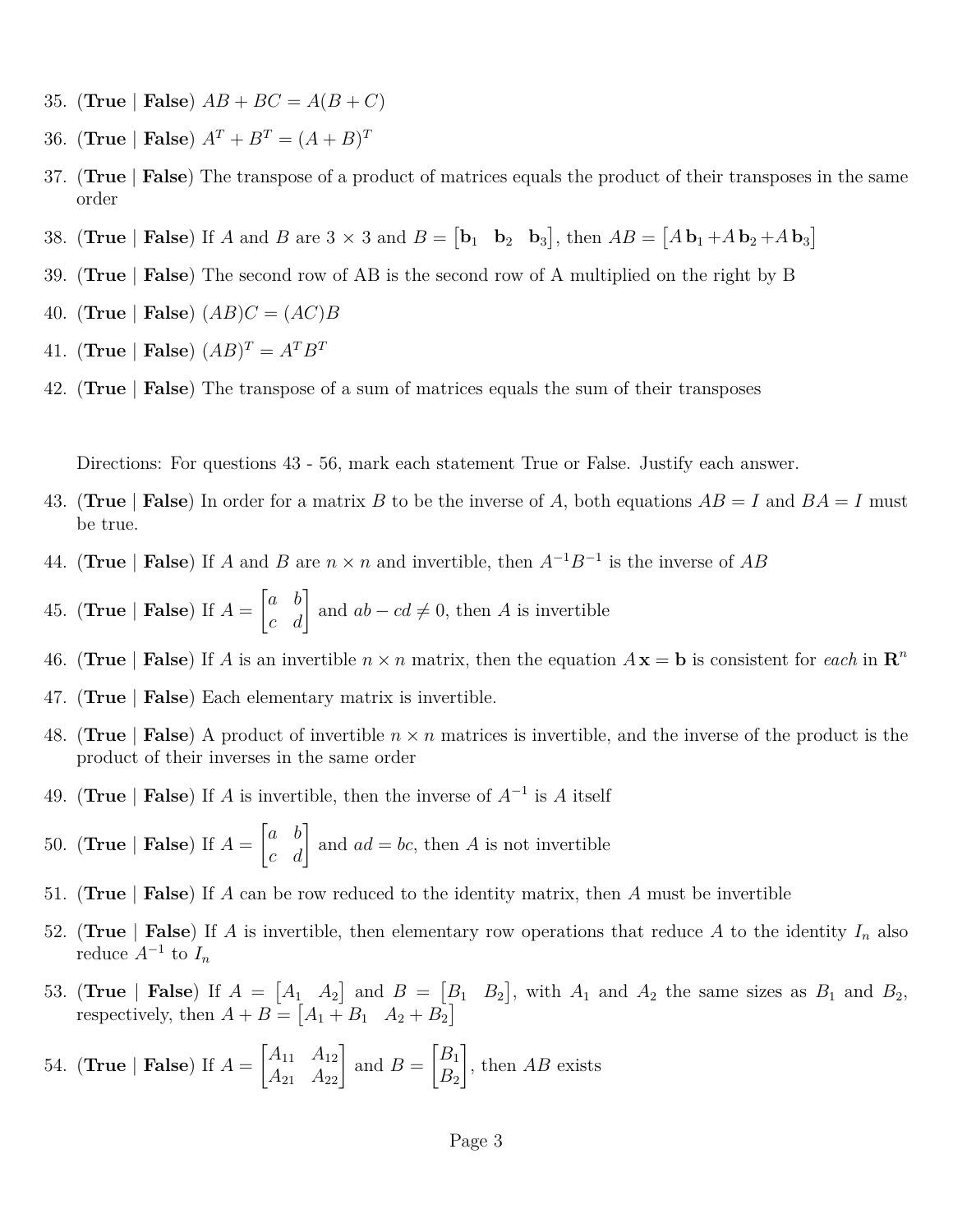- 55. (**True** | **False**) The definition of the matrix–vector product *A* **x** is a special case of matrix multiplication
- 56. (**True** | **False**) If  $A_1, A_2, B_1$ , and  $B_2$  are  $n \times n$  matrices,  $A =$  $\left[ A_1 \right]$ *A*<sup>2</sup> 1 , and  $B = \begin{bmatrix} B_1 & B_2 \end{bmatrix}$  then the product *BA* is defined, but *AB* is not

Directions: Assume that the matrices mentioned in the statements for questions 61 - 72 have appropriate sizes. Mark each statement True or False.

- 57. (True | False) If *A* and *B* are  $m \times n$ , then both  $AB^T$  and  $A^T B$  are defined.
- 58. (**True** | **False**) If  $AB = C$  and *C* has 2 columns, then *A* has 2 columns.
- 59. (**True** | **False**) Left-multiplying a matrix *B* by a diagonal matrix *A*, with nonzero entries on the diagonal, scales the rows of *B*.
- 60. (**True** | **False**) If  $BC = BD$ , then  $C = D$
- 61. (**True** | **False**) If  $AC = 0$ , then either  $A = 0$  or  $C = 0$
- 62. (**True** | **False**) If *A* and *B* are  $n \times n$ , then  $(A + B)(A B) = A^2 B^2$ .
- 63. (True | False) An elementary  $n \times n$  matrix has either *n* or  $n + 1$  nonzero entries.
- 64. (**True** | **False**) The transpose of an elementary matrix is an elementary matrix.
- 65. (**True** | **False**) An elementary matrix must be square.
- 66. (**True** | **False**) Every square matrix is a product of elementary matrices.
- 67. (**True** | **False**) If *A* is a 3  $\times$  3 matrix with three pivot positions, there exist elementary matrices  $E_1, \ldots, E_p$ such that  $E_p \cdots E_1 A = I$ .
- 68. (**True** | **False**) If  $AB = I$ , then *A* is invertible.
- 69. (**True** | **False**) If *A* and *B* are square and invertible, then *AB* is invertible, and  $(AB)^{-1} = A^{-1}B^{-1}$ .
- 70. (**True** | **False**) If  $AB = BA$  and if *A* is invertible, then  $A^{-1}B = BA^{-1}$ .
- 71. (**True** | **False**) If A is invertible and if  $r \neq 0$ , then  $(rA)^{-1} = rA^{-1}$ .
- 72. (**True** | **False**) If *A* is a 3  $\times$  3 matrix and the equation  $A\mathbf{x} =$  $\sqrt{ }$  $\overline{1}$ 1  $\overline{0}$ 0 1 has a unique solution, then *<sup>A</sup>* is invertible.